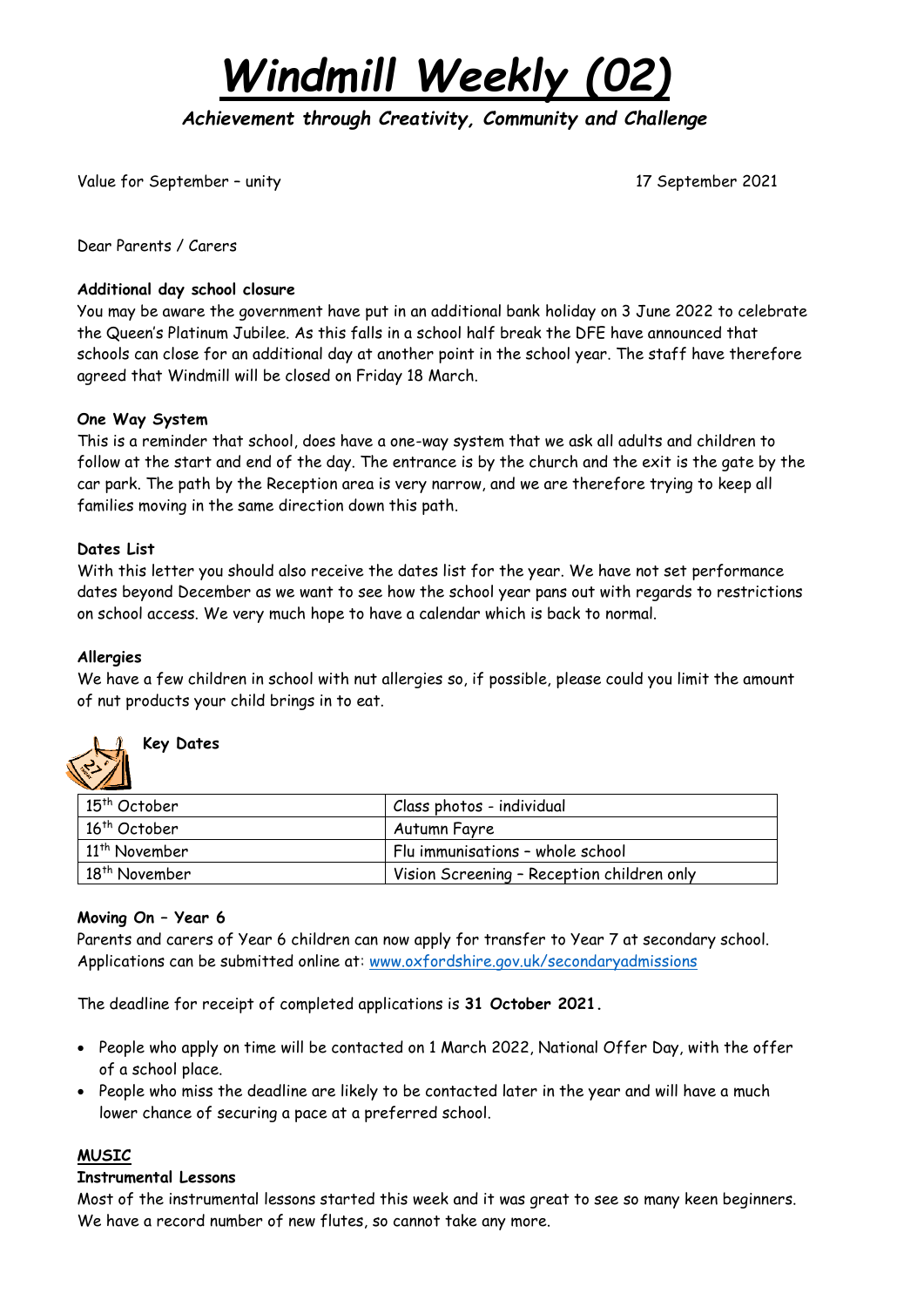There are still spaces for brass beginners.

# **Recorders**

I haven't been able to organise recorder lessons yet, as we are still waiting for the Music Service to arrange a teacher for us. Hopefully, this will happen in the next few weeks.

## **Choir**

We had our first choir rehearsal on Monday after school. It would be lovely to have some more Y5 children in choir.

There should be space for Y4 children to join now, to prepare to sing at the Autumn Fayre. Please can you email me if you would like your child to come on Monday.

## **Orchestra**

It was good to see so many of our musicians in orchestra today, and a new helper, Helena, who used to play in our orchestra.

Anyone who plays an instrument (not guitar) in or out of school is welcome to join orchestra as soon as they are ready.

I hope we will be performing live at Christmas. Penny Dwyer – pdwyer@windmill.oxon.sch.uk

## **New Chess Club**

Chess in Schools and Communities (CSC) is a UK charity whose mission is to improve children's educational outcomes and social development by introducing them to the game of chess. They will be providing us with a Chess tutor to run a new after school chess club on Tuesdays. We have a maximum of 20 places available. Beginners and experienced players welcome. Initially we will be offering these to children in Years 3 – 6 but do email us if a younger child is interested. Further details can be found on the club list on the extra-curricular activities section of the school website.

#### **Want to join the 100 club?**

# What is the 100 Club?

Essentially it's a lottery draw for 12months. Each ticket you buy is allocated a specific number to enter you into the draws that year with a chance to win prizes as well as supporting the school. Every month from September to July there will be a public draw (overseen by Mrs Knapp), with prizes currently at £25, £15 and £10 each month and a bonus draw at Christmas to make up for not having one in August.

# How much are 100 Club tickets?

The cost is £12 per number for the 12 draws this school year and the first draw will be at the end of September. We have quite a few numbers which need filling as some parents of the old year 6 children left over the summer. So, if you'd like to buy more than one number, or you're already involved and would like a second number, now is the time! There is sometimes space to join later in the year, and you would just be charged for the remaining draws.

#### What has 100 Club money been spent on?

The 100 Club has been running for a number of years now. After prizes, the remainder of the money goes specifically to support the school library and also class book purchases - please help us to continue to do this by being part of the 100 club.

# How can I join?

If you are interested in joining, please email wilkinson h@hotmail.com or contact me via Classlist - Helen Baker. I can then give you details of how to pay.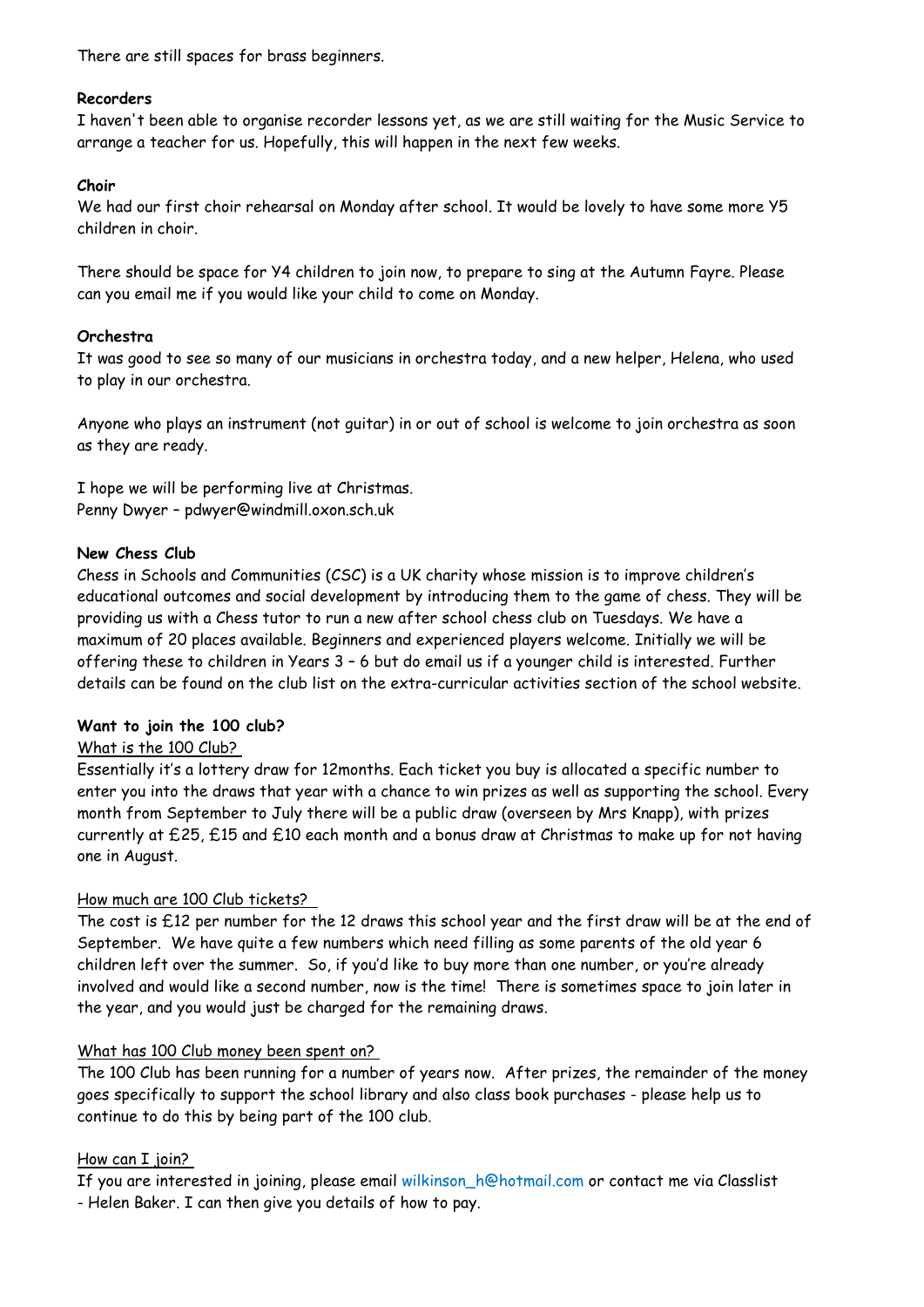## Information for those who already have numbers

If you do not wish to continue, please let me know as soon as possible. Otherwise, your numbers will continue from the previous year.

Good luck!

## **School Uniform**

At the last PTA meeting it was decided to add bottle green polo shirts to the uniform as the white ones lose their brightness. This has now been added to the My Clothing website www.myclothing.com.

# **Autumn Fayre**

With just 4 weeks to go until the Autumn Fayre you will be pleased to know that there is a lot going on behind the scenes and it is shaping up to be a fun-filled afternoon, with plenty of stalls and entertainment. Make sure that 16th October is firmly in your diary!

This is the biggest fundraiser of the year for the PTA, and we are so excited to be back with a face to face event for the first time in a long while. We need some help from you to make it a success. Our theme is bring and share. We need LOTS of help to provide baked goodies to sell. Cakes, pastries, pies, sausage rolls, biscuits etc, anything at all that can be served cold. There will be a sign up sheet distributed soon but do start thinking about what you might be able to bake (or buy).

If you have been to the Autumn Fayre before you will know Meike's famous pumpkin soup. Meike is moving on next year, but the soup legacy must live on! If you think you can take on the challenge and would like to shadow Meike this year to see how it is done, then do get in touch [windmillpta@gmail.com.](mailto:windmillpta@gmail.com) We already have one soup apprentice, so you'll be in good company and many hands make light work.

More Fayre details coming next week….

Yours faithfully

Krep

Lynn Knapp Headteacher

**(If any images below are missing please view the Newsletter on the School Website – [www.windmill.oxon.sch.uk\)](http://www.windmill.oxon.sch.uk/)**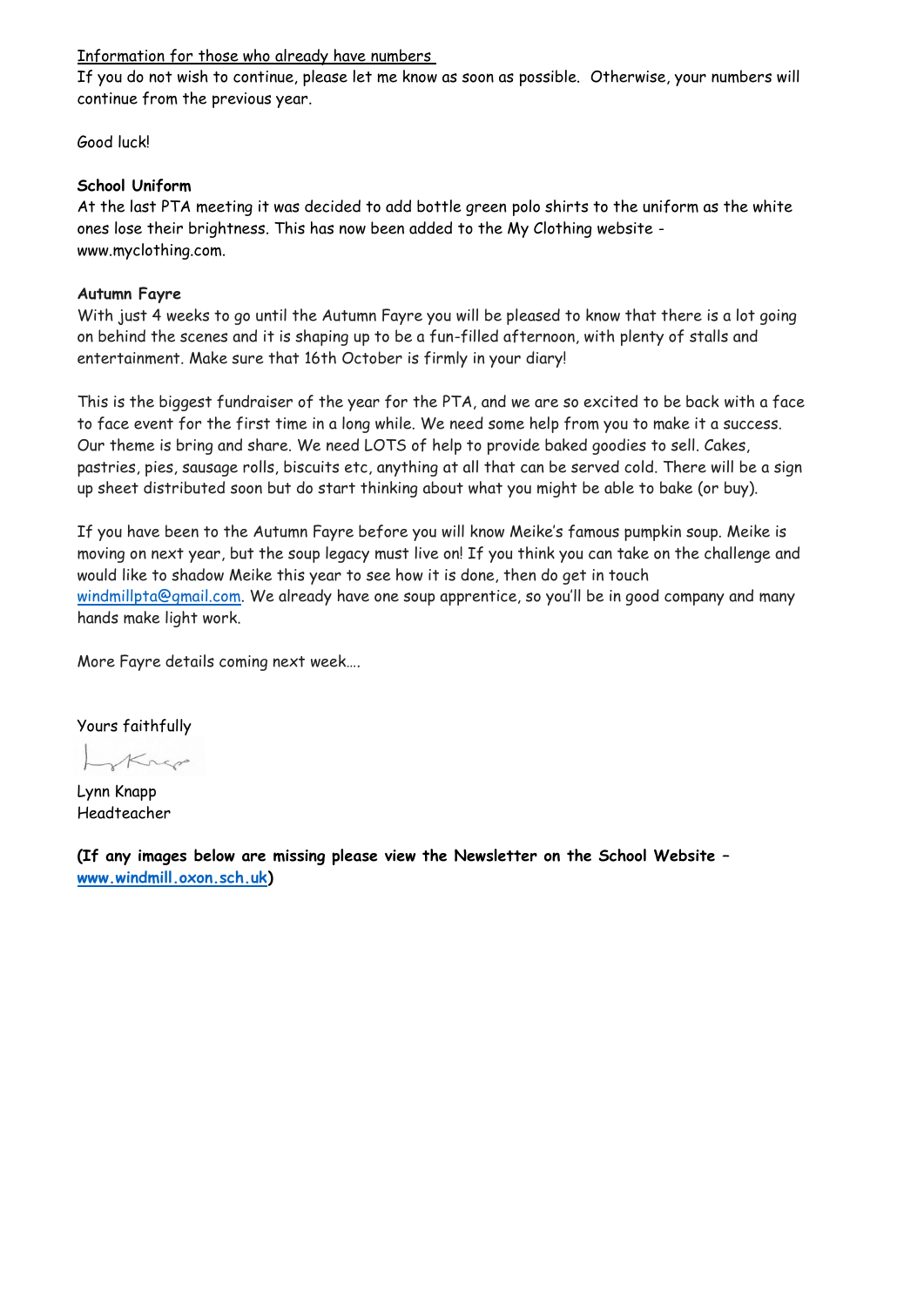# **Key Dates 2021/ 22**

| Event                                      | Date                                              |
|--------------------------------------------|---------------------------------------------------|
| Harvest whole school apart from foundation | Week 4th - 8th Oct. This will be shared online.   |
| <b>Full Governors</b>                      | 5 October / 7 December                            |
| Photographer for whole school              | 15 October                                        |
| Parent Interviews for whole school         | 20 October                                        |
| <b>Autumn Fayre</b>                        | 16 October                                        |
| House Cross County for whole school        | 22 October 9:00am - 9:30am.                       |
| End of Term 1 for whole school             | 22 October                                        |
| School closed for whole school             | 25 to 29 October                                  |
| Start of Term 2 for whole school           | 1 November at 8:45am                              |
| International/Art week for whole school    | $4 - 7$ November                                  |
| Book Fair for whole school                 | To be confirmed                                   |
| Flu vaccinations for whole school          | 11 November                                       |
| 11 Million Takeover Day for whole school   | 12 November                                       |
| Vision screening for Reception             | 18 November                                       |
| Big Xmas Sing for choir                    | 27 November                                       |
| Reception Xmas play for reception          | 3 December 9:15am - 10:00am.                      |
| Pantomime for whole school                 | 6December – Beauty and the Beast                  |
| KS2 Xmas singing for 3 to 6                | 8 December at 9:00am                              |
| Year 1 Xmas / orchestra                    | 10 December at 9:00am                             |
| Year 2 Xmas Play                           | 14 December at 2:00pm / 15 December at 9:30am.    |
| Xmas jumper day for whole school           | 17 December                                       |
| House Xmas Quiz whole school               | 17 December                                       |
| End of Term 2                              | 17 December at 2:30pm.                            |
| Xmas Holiday                               | 20 December to 4 January                          |
| Terms 3 and 4                              |                                                   |
| Start of Term 3                            | 5 January                                         |
| <b>Full Gov</b>                            | 8 February / 29 March                             |
| Year 1 performance                         | Dates to be confirmed                             |
| End of Term 3 for whole school             | 18 February                                       |
| Holiday for whole school                   | 21 - 25 February                                  |
| Start of Term 4 whole school               | 28February                                        |
| Book week                                  | 28 February - 4 March                             |
| World Book Day for whole school            | 3 March - Dress as your favourite book character. |
| Parent Interviews for whole school         | 16March                                           |
| Sports Relief whole school                 | 17 March                                          |
| School closed                              | 18 March                                          |
| Year 4 performance                         | To be agreed later in the term                    |
| End of Term 4 for whole school             | 8 April at 2:30pm                                 |
| Holiday for whole school                   | $11 - 25$ April                                   |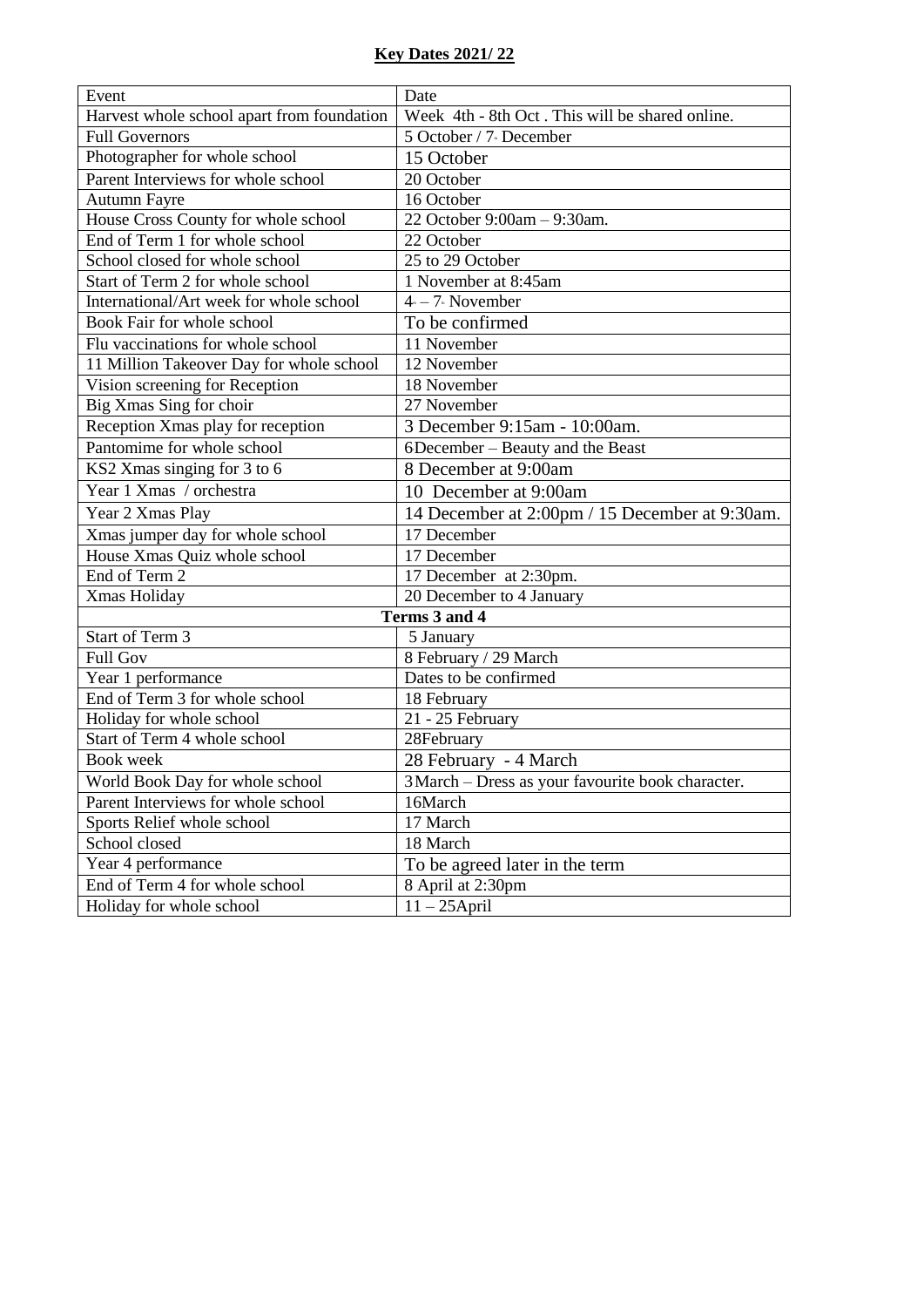| Terms 5 and 6                        |                                 |
|--------------------------------------|---------------------------------|
| Start of Term 5 for whole school     | 26 April                        |
| May Bank Holiday                     | 2 May                           |
| <b>Full Gov</b>                      | 17 May / 5 July                 |
| SATs week for year 6                 | Dates to be confirmed           |
| Windmill Bake Off for whole school   | Date to be confirmed            |
| Year 5 Dorset Trip                   | $12 - 15$ May                   |
| Year 3 parent assembly               | Dates to be confirmed           |
| Photographer for whole school        | 19 May                          |
| End of Term 5 for whole school       | 27 May                          |
| Holiday for whole school             | 30 May - 3 June                 |
| Start of Term 6 for whole school     | 6June                           |
| Inset day whole school               | Friday 17 June                  |
| Years 5 parent assembly              | Dates to be confirmed           |
| Year 6 production                    | Dates to be confirmed           |
| Sports Day for reception/ks1 morning | 12 July KS1 at 9:15am - 10:30am |
| Sports Day for Key Stage 2           | 13 July 1:30pm - 3:00pm         |
| Leavers Service for year 6           | 21 July                         |
| End of Term 6 for whole school       | $21$ July                       |
| Start of Term 1 2020/21              | 5 September                     |